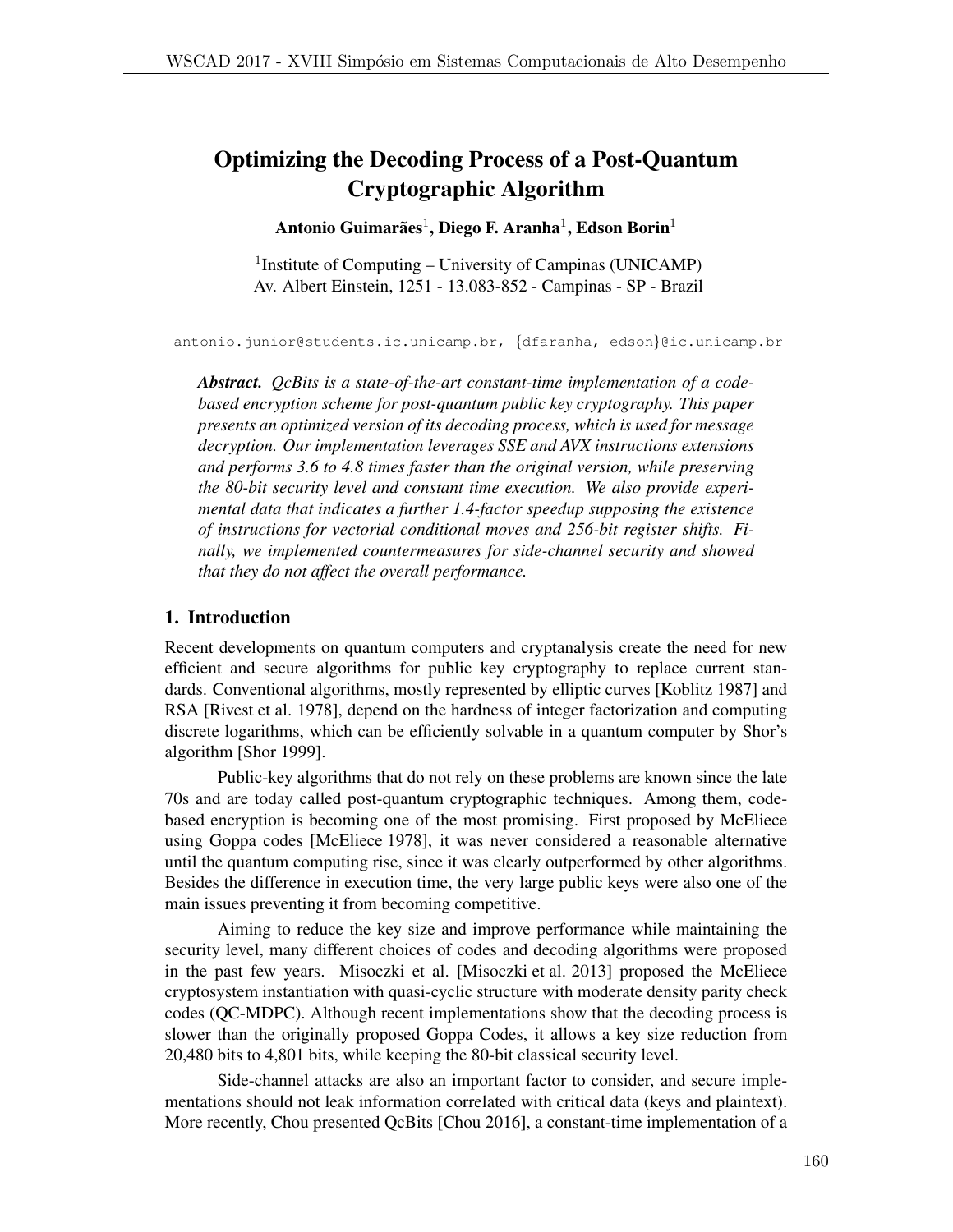QC-MDPC code-based encryption scheme. Using polynomial representation and a technique called bitslicing, the implementation is fully protected against timing attacks and two times faster than the previous speed record. This last accomplishment is specially important since the decoding process is probabilistic and executing it in constant-time may be very inefficient and lead to high decoding error rates.

The QcBits implementation was provided in two versions: ref, which uses only C code, and clmul, which performs arithmetic using the 128-bit carry-less multiplication instruction. Although the original implementations are fully constanttime, they are vulnerable against other side-channel attacks based on power consumption [Rossi et al. 2017].

In this paper, we present the following contributions:

- We optimized the decoding process for both the QcBits versions, achieving a speedup of 3.6 times over the clmul version and 4.8 times over ref.
- We estimated that gains could be as high as 5.06 times on clmul version if new instructions for conditional vectorial moves and 256-bit register shifts were added on the architecture.
- We mitigate all currently known power vulnerabilities found in the original implementation with an almost negligible  $\langle \langle 1 \rangle$  impact to the overall performance.

Our performance improvement comes from vectorization using AVX instructions, loop unrolling on hot spots and pre-calculation of vector rotations. All the performance measurements were executed on Haswell and Skylake architectures. We focus on the 80-bit security level for comparisons against related work, but higher security levels can be achieved with minimal changes to the implementation and all optimization techniques presented in the paper are still applicable. To the best of our knowledge, our paper is the first to present a fully vectorized software optimization of QcBits.

This work is organized as follows: Section 2 described code-based cryptography and the QcBits algorithm; Section 3 discusses and presents the results of our optimization on the decoding process of QcBits; Section 4 explains the countermeasure applied to mitigate a power channel vulnerability found in the original implementation; Section 5 presents some related work; and Section 6 discusses the final conclusions and future work.

# 2. Code-based Cryptography and the QcBits algorithm

The McElice cryptosystem [McEliece 1978] was the first code-based encryption scheme ever proposed and still remains as the most relevant one. Its security is based on the hardness of decoding linear codes, which is an NP-complete problem. The original scheme used Goppa Codes, which enabled great performance due to very efficient decoding algorithms, but keys took 460Kb at the 80-bit security [Bernstein et al. 2008], making the system not competitive in terms of viability among the alternatives.

Equation 1 shows the encryption in the McEliece Cryptosystem: *m* is a message of length  $k$ ;  $z$  is an error vector with Hamming Weight  $t$ ; and  $G'$  is a  $k \times n$  matrix defined on Equation 2, where *S* is a scrambling matrix, *G* is the generator matrix for the chosen code (e.g. Goppa Code) and *P* is a permutation matrix. All these matrices are randomly generated and the last 3 of them compose the cryptosystem private key, while their product *G*<sup>0</sup> is the public key. The decryption is shown on Equation 3, where *Decode* is the decoding algorithm for the chosen code.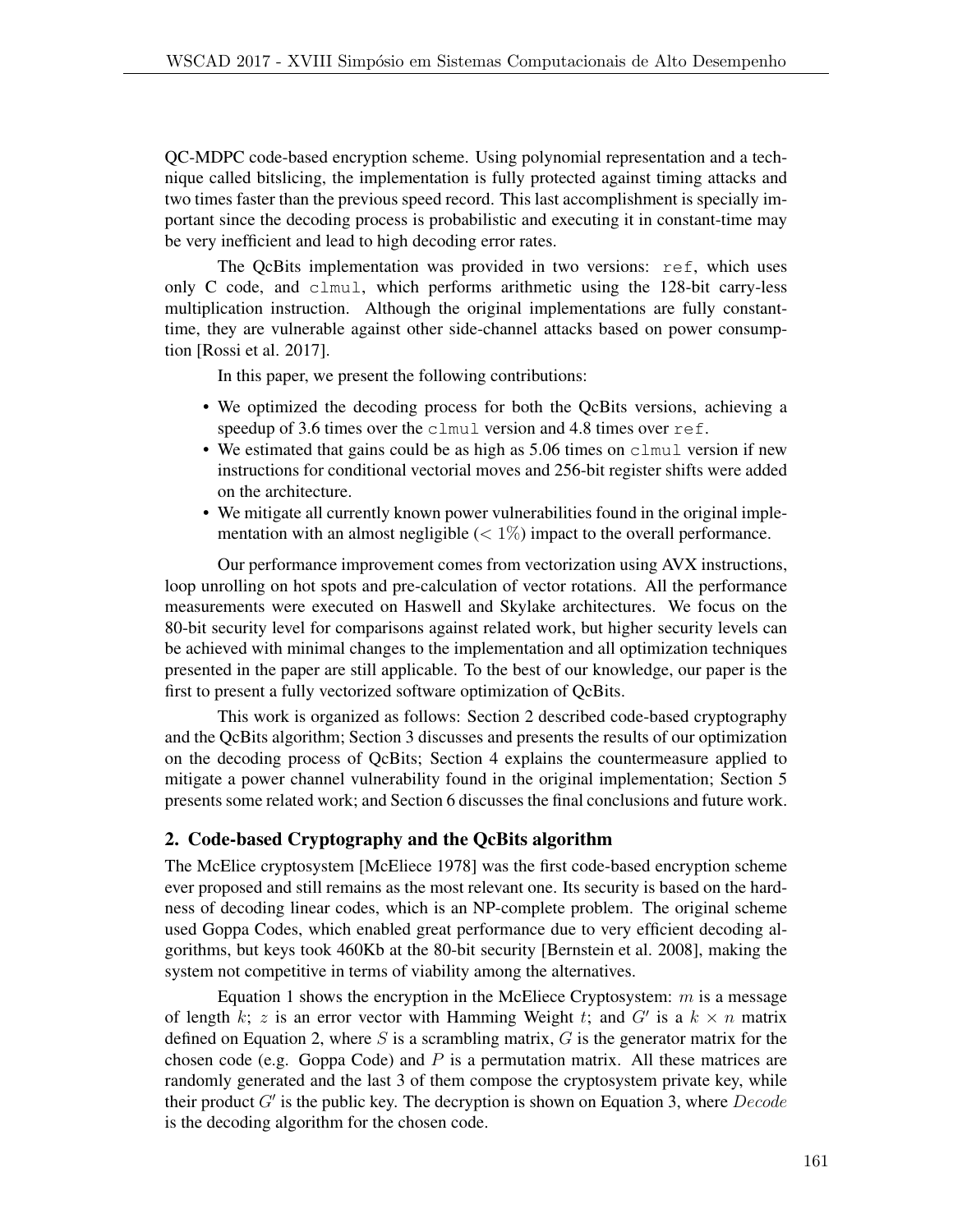Using Goppa codes at the 80-bit security, the parameters  $k$ ,  $n$ , and  $t$  are chosen respectively as 1632, 1269 and 34 bits, resulting in the 460Kb public key size. Many techniques were proposed in order to reduce the key size of Goppa codes. Misoczki and Barreto [Misoczki and Barreto 2009] proposed a dyadic structure, but although they successfully presented a viable small-key alternative with just 20Kb, it resulted in structural vulnerabilities [Faugere et al. 2010].

$$
c' = mG' + z \tag{1}
$$

$$
G' = SGP \tag{2}
$$

$$
m = Decode(cP^{-1})S^{-1}
$$
\n(3)

As an alternative to Goppa codes, QC-MDPC codes [Misoczki et al. 2013] were first introduced in 2013, allowing the use of very compact keys. Table 1 shows a key length comparison between QC-MDPC codes and some of the previous alternatives.

| Security Level | <b>OC-MDPC</b> | QD-Goppa | Goppa     |  |  |
|----------------|----------------|----------|-----------|--|--|
| 80             | 4.801          | 20,480   | 460,647   |  |  |
| 128            | 9.857          | 32,768   | 1,537,536 |  |  |
| 256            | 32.771         | 65,536   | 7,667,855 |  |  |

**Table 1. Key length in bits for different codes (from [Misoczki et al. 2013])**

This great reduction in key size was achieved thanks to the quasi-cyclic (QC) structure. As discussed before, the public and private keys in the cryptosystem are all matrices composed of circulant blocks and this quasi-cyclic structure allows them to be represented by the first row only, as illustrated below:

|  |  |  |  |  | $\begin{pmatrix} 1 & 0 & 0 & 1 & 0 & 0 & 0 & 0 & 1 & 1 \\ 0 & 1 & 0 & 0 & 1 & 1 & 0 & 0 & 0 & 1 \end{pmatrix}$                                          |  |
|--|--|--|--|--|---------------------------------------------------------------------------------------------------------------------------------------------------------|--|
|  |  |  |  |  |                                                                                                                                                         |  |
|  |  |  |  |  |                                                                                                                                                         |  |
|  |  |  |  |  | $\begin{bmatrix} 1 & 0 & 1 & 0 & 0 & 1 & 1 & 0 & 0 & 0 \\ 0 & 1 & 0 & 1 & 0 & 0 & 1 & 1 & 0 & 0 \\ 0 & 0 & 1 & 0 & 1 & 0 & 0 & 1 & 1 & 0 \end{bmatrix}$ |  |

Besides exploiting the quasi-cyclic structure, another advantage of QC-MDPC codes is eliminating the need for scrambling and permutation matrices in the McEliece cryptosystem. The generator matrix  $G$  is the public-key and a parity check matrix  $H$  is the private key used in the decoding algorithm. Considering this, the decryption process boils down to the plain decoding, which is shown on Algorithm 1. For these codes, the generator matrix *G* is the row reduced echelon form of the parity check matrix *H*.

In Algorithm 1, *H* is the parity check matrix, *c* is the ciphertext and *T H* is an experimentally determined variable threshold, depending on the approach. The first line is the syndrome calculation, defined as the multiplication between the parity check matrix and the ciphertext. If it results in a zero vector, then there is no error in the message and therefore the decoding successfully finishes. Otherwise, the bit-flipping algorithm, represented by the for loop on Algorithm 1, must be executed. This algorithm works by calculating the Hamming Weight, which is the number of ones, of the and between each parity check matrix column and the calculated syndrome. If this Hamming Weight is greater than the threshold, the function *FlipBit* flips the *i*-th bit (corresponding to the column) of the ciphertext *c*. Once the ciphertext is changed, the process restarts.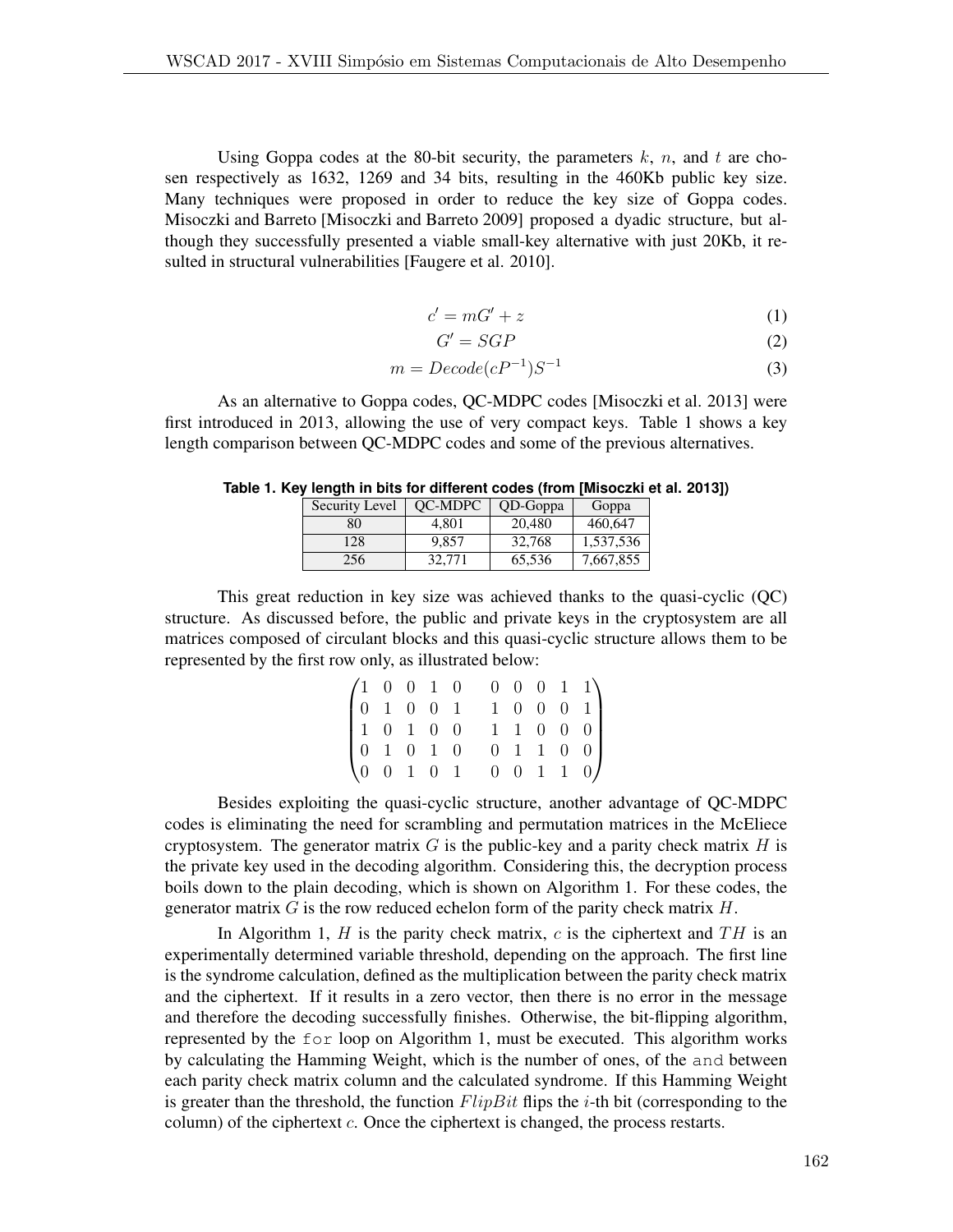```
Algorithm 1: QC-MDPC Bit-flipping decoding.
    Input : H, c and THOutput: c
    s \leftarrow H \times cwhile s \neq 0 do
        foreach column hi in H do
             hd \leftarrow HammingWeight(h_i \wedge s)if hd > TH then
              FlipBit(c, i)
        end
         s \leftarrow H \times cend
```
# 2.1. QcBits

QcBits [Chou 2016] is a state-of-the-art implementation of an encryption scheme based on QC-MDPC codes. It established new speed records and is the first fully constant-time implementation for this type of code. The speed improvement was achieved by representing the cryptosystem matrices, represented by its first row, as binary polynomials over  $(x<sup>r</sup> - 1)$ , where *r* is a code size parameter. This was possible thanks to the quasi-cyclic structure. This way, all the syndrome calculations were done as polynomial multiplications instead of the less efficient general matrix multiplications. The polynomial view also helps with key generation, where the generator matrix was calculated using a polynomial inversion of the parity check matrix.

QcBits was presented in two versions: the C-only ref version, and the clmul version using the PCLMULQDQ instruction [Gueron and Kounavis 2010] to accelerate polynomial arithmetic. On both version, the bit-flipping in Algorithm 1 was implemented using constant-time vector rotations and bitslicing. Since it was the main target of our optimization, it will be further explained in the following subsection.

Aside from raw performance, constant-time execution was also an important implementation feature. It enabled the code to be resistant against timing side channel attacks, which was a problem for the previous implementation [Strenzke et al. 2008]. The decoding algorithm was the most challenging part of the implementation to protect. As shown in Algorithm 1, the original form of the algorithm is inherently variable time because the decoding only stops when all errors are corrected. To work around this problem, QcBits determined a maximum number of iterations for the decoding (6 at the 80-bit security level), and failure otherwise. There's no proof or strict estimate indicating that 6 iterations are enough for a practical secure use of the implementation, but empirical tests showed an acceptably low failure rate.

#### 2.1.1. Bit-flipping algorithm

Algorithm 2 shows the implementation of decoding in QcBits. *T H* is the iteration threshold,  $s$  is the syndrome,  $c$  is the ciphertext and  $H'$  the sparse representation of the parity check matrix, which is an array of non-zero indices. The *BitSliceAdder* function consists in adding each bit individually by positioning and storing each bit of the result in an array position (Algorithm 3), similarly to a half adder circuit. The *BitSliceSubtractor* is implemented in the same way, but with a full adder or subtractor instead.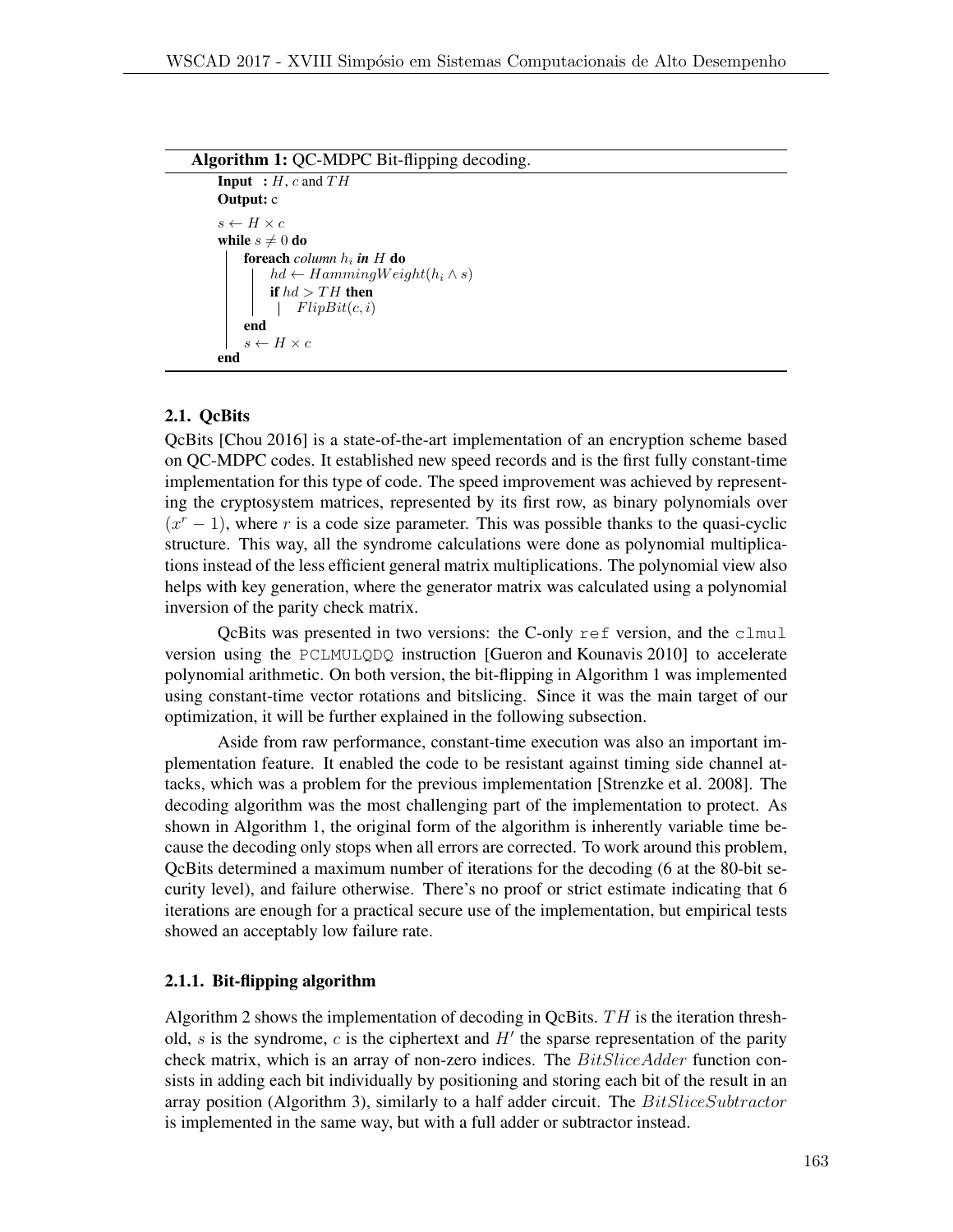```
Algorithm 2: QcBits Bit-flipping implementation logic
```
**Input** :  $H'$ ,  $c$ ,  $s$  and  $TH$ Output: *c*  $1 \ N \leftarrow 1 + \lceil log_2(|H'|) \rceil$  $sum[N] \leftarrow 0's$ 3 foreach *index i* **in**  $H'$  do  $\begin{array}{c|c} \n\textbf{4} & w \leftarrow s \lll i \\ \n\textbf{5} & sum \leftarrow Bit. \n\end{array}$  $sum \leftarrow BitSliceAdder(sum, w)$ <sup>6</sup> end 7  $sum \leftarrow BitSliceSubtractor(sum, TH)$  $s \ c \leftarrow \neg \mathit{sum}[N-1] \oplus c$ 

#### Algorithm 3: BitSlice Adder Implementation Logic

Input : *N*, *sum* and *w* Output: *sum* 1 for  $i = 0$  *to*  $N$  do  $\begin{array}{c|c} \mathbf{2} & c_{out} \leftarrow sum[i] \wedge w \\ \hline \mathbf{3} & sum[i] \leftarrow sum[i] \oplus w \end{array}$  $\begin{array}{c|c} \textbf{3} & \textbf{sum}[i] \leftarrow sum[i] \oplus w \\ \textbf{4} & w \leftarrow c_{out} \end{array}$  $w \leftarrow c_{out}$ <sup>5</sup> end

Line 1 in Algorithm 2 calculates the number of bits necessary to represent the number of elements belonging to  $H'$ , which is the maximum result that can be stored on the *sum* array by the *BitSliceAdder*. Line 2 initializes *sum* with zeros. The loop on line 3 iterates over the private key indices: for each index, the syndrome is rotated left on the index value (line 4) and the result is added to the *sum* array using the *BitSliceAdder* function. This process is equivalent to calculating the Hamming Weight of the bitwise AND between each matrix column and the syndrome. However, for 80-bit security, instead of iterating over the 4801 rows of the parity check matrix, this method just needs to iterate over the 90 indices of the sparse matrix representation. At the end of the loop, the threshold is subtracted from the sum of each bit. If the most significant result bit is one on line 8, it indicates that the threshold is greater than the sum and the corresponding bit must not be flipped. Otherwise, the bit is flipped.

### 3. QcBits Optimization

We began our optimization by extending the vectorization to the whole code using SSE4 instructions for 128-bit registers, available since Intel Nehalem, and using AVX2 instructions for 256-bit registers, available since Haswell. Our initial expectation was obtaining a 2-factor speedup in the first case and 4 in the latter since these values correspond to the number of SIMD lanes found on these standards. Most of the code was composed of bitwise operations, such as XOR and AND of the bit slice adder, and were easily vectorizable, resulting in an immediate gain of 2.6 times when using the AVX2 instruction set. However, the absence of some instructions on the SIMD instruction sets prevented those expectations from materializing.

The main obstacle for vectorization was the implementation of 128-bit and 256-bit register shifts. These operations are necessary to perform the vector rotations shown on line 4 of Algorithm 2. For the 80-bit security level, the rotation target has 4801 bits and it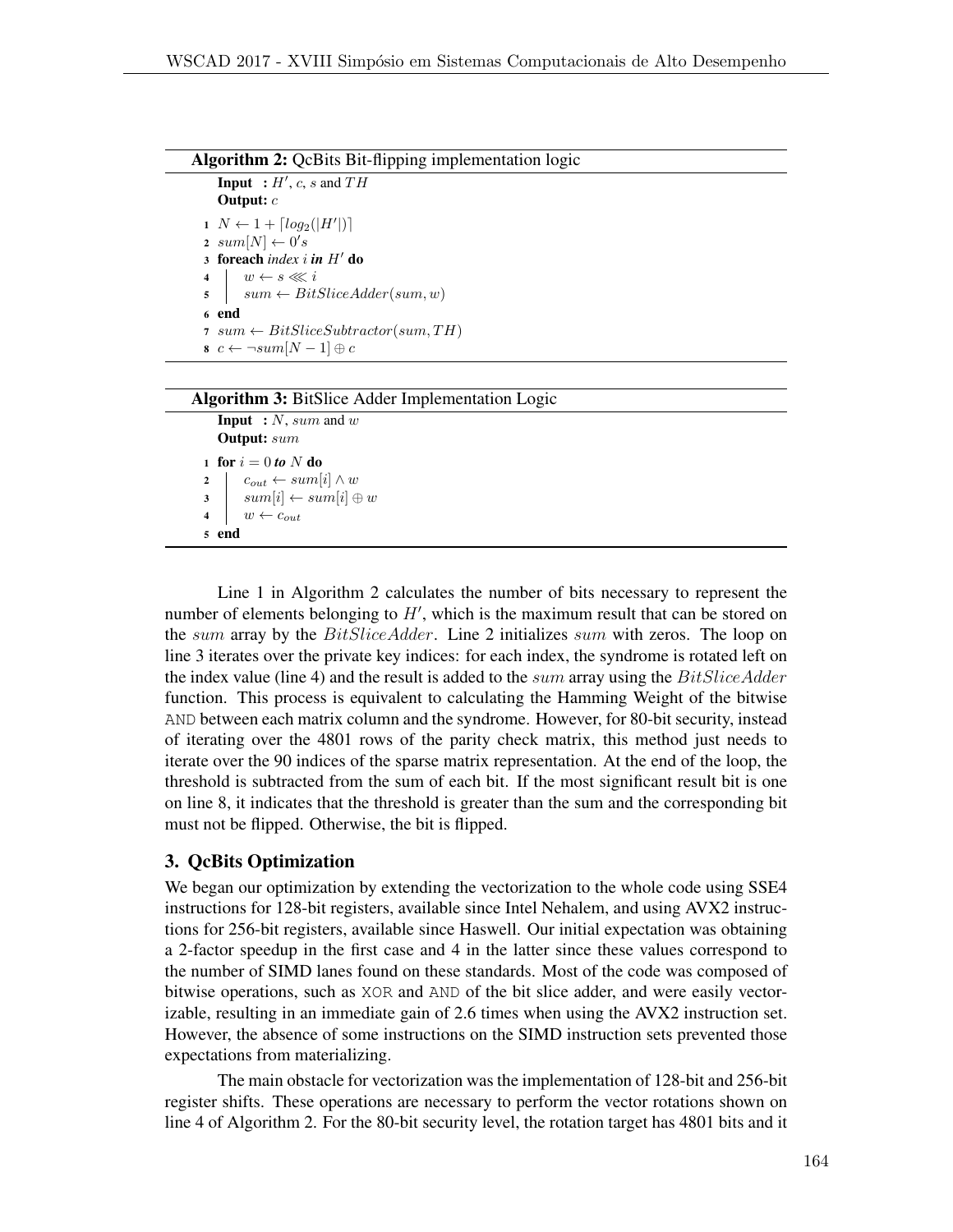is implemented in two steps using C language: first, the words that compose the vector are permuted following the rotation logic; next, the rotation is done inside each word, shifting its bits and inserting next word bits in the shifted area. For registers with size lesser or equal to 64 bits there's a single instruction to shift all the register bits, which facilitates the implementation. For larger registers we had to perform a custom multi-instruction logic, making the implementation slower and more complex.

Listing 1 shows our implementation of a shift right with carry on AVX2 registers, used in the vector rotation shown on line 4 of Algorithm 2. The code is composed by 10 intrinsics for vector instructions. It works by permuting 64-bit sets to reduce the shift amount to less than 64, then the Carry In is inserted using the BLENDV instruction and the shift is finished using instructions that shifts inside the 64-bit lanes. Some of the used instructions are very expensive, like the PERMUTEVAR instruction on line 12 and 19, which has 3-cycle latency in Skylake, according to Agner Fog's instruction tables [Fog 2011].

```
1 unit bitShiftRight256xmmCarry (unit data, int count, unit * carryOut, unit carryIn){<br>2 unit innerCarry, out, countVet:
     unit innerCarry, out, countVet;
3 unit idx = \text{mm256\_set\_epi32}(0 \times 7, 0 \times 6, 0 \times 5, 0 \times 4, 0 \times 3, 0 \times 2, 0 \times 1, 0 \times 0);4 const unit zeroMask = mm256_set_epi64x(-1, -1, -1, 0);
5 unit zeroMask2 = _mm256_set_epi8(0x80, 0x80, 0x80, 0x80, 0x80, 0x80, 0x80, 0x80,
6 0x82, 0x82, 0x82, 0x82, 0x82, 0x82, 0x82, 0x82,
7 0x84, 0x84, 0x84, 0x84, 0x84, 0x84, 0x84, 0x84,
8 0x86, 0x86, 0x86, 0x86, 0x86, 0x86, 0x86, 0x86, 0x86);
9
10 countVet = mm256_set1_epi8((count >> 5) & 0xE);
11 idx = _mm256_add_epi8(idx, countVet);
12 data = _mm256_permutevar8x32_epi32(data, idx); // rotate
13 \star carry Out = data;
14 zeroMask2 = _mm256_sub_epi8(zeroMask2, countVet);
15 data = _mm256_blendv_epi8 (carryIn, data, zeroMask2);
16 // shift less than 64
17 count = \text{(count } \& \text{ 0x3F)};
18 innerCarry = _mm256_blendv_epi8(carryIn, data, zeroMask);
19 innerCarry = _mm256_permute4x64_epi64(innerCarry, 0x39); // >> 64
20 innerCarry = _mm256_slli_epi64 (innerCarry, 64 - count);
21 out = _mm256_srli_epi64 (data, count);
22 out = _mm256_or_si256 (out, innerCarry);
23 return out;
24 }
```
Listing 1: 256-bit register shift implementation

For the clmul version vectorized with AVX2 instruction, the syndrome calculation was also a problem. Executed at the beginning of the decoding process, it was originally implemented using the carry-less multiplication instruction which is only available for 128-bit size registers. Therefore, this code snippet, which takes approximately 20% of the code execution time, is stuck at the 128-bit implementation.

### 3.1. Basic Vectorization Results

We compiled the implementations using the three industry-standard compilers: GCC 6.1.3, CLANG 3.9.1 and ICC 17.0.2. For all the compilers, the compilation optimization flags used were  $-03$  and  $-march = native$ . The flag  $-funroll-all-loops$ was also used when compiling with GCC. Equivalent flags for aggressive loop unrolling on the other compilers were tested, but they didn't result in any performance improvement and therefore were removed. The implementations were executed in two machines: the first one, named Haswell, uses an Intel i7-4770 processor and the second, named Skylake,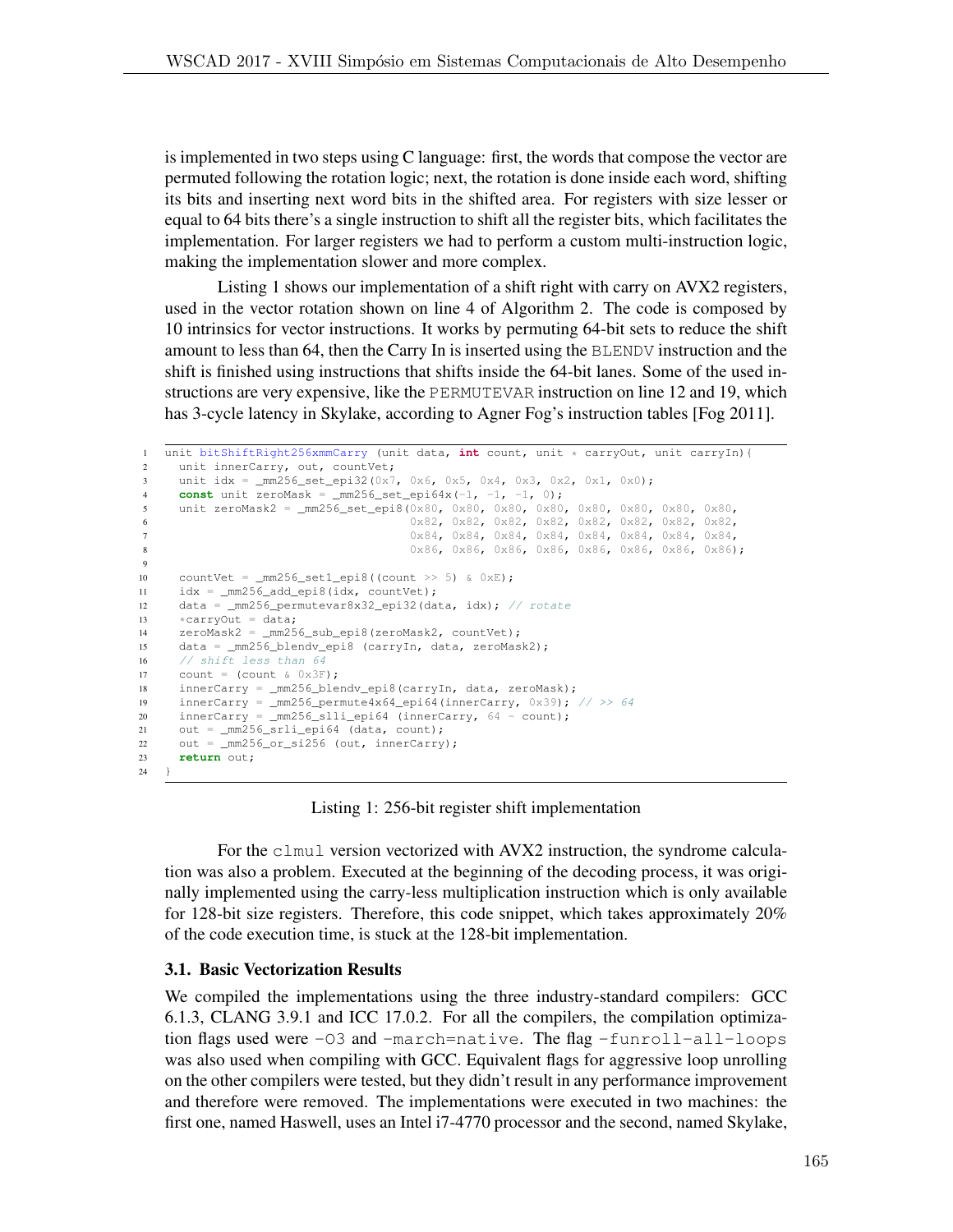uses an Intel i7-6700k processor. Both machines run a Fedora 25 operating system and, aiming at experiment reproducibility and cycle accuracy, had the Intel Turbo Boost and Hyper-Threading mechanisms disabled. The performance results of this first vectorization are shown in the graph of Figure 1.



**Figure 1. Initial vectorization results**

As can be noted from the graph, the execution time, considering the compilation with GCC, reduced from 1,292,380 Skylake cycles and 1,441,220 Haswell cycles to respectively 803,970 and 912,498 cycles when using the SSE instruction set, which represents a speedup of 1.6 times; and to 501,473 and 669,596 cycles when using the AVX2 instruction set, which in turn represents a speedup of 2.6 times. The graph also shows the performance improvement between the two processors generations, especially for the vectorial versions: The Skylake processor is 10% faster than the Haswell processor on the original 64-bit version and on the SSE version, while for AVX2 version Skylake is 21% faster than Haswell. These conclusions are based on the average results obtained with the three compilers.

### 3.2. Vector Rotation Table

Although there is a likely more efficient implementation for Listing 1, it will probably be always inefficient without special hardware support. Instead of trying to optimize further our implementation, we focused on reducing the number of its executions. The word permutation of the vector rotation, which is shown on line 4 of Algorithm 2 and is composed of conditional copies and register shifts, represented almost 40% of the code execution time and 90 of them were calculated in the decoding implementation, one for each parity check matrix index. However, the permutation is done based on the first bits of each index and, using 256-bit registers and considering the 80-bit for the security level, there are only 32 possible permutations of words following the rotation logic.

Considering that, we construct a table of all possible word rotations in the beginning of the decoding process and just query that table instead of calculating the permutations every time. The graph in Figure 2 shows the correlation between the number of word rotations that were calculated and the number of possible rotations for each word size. As can be seen, the pre-calculated table of rotations would not be worth for the original 64-bit, but it is faster for all our optimized versions.

This approach, however, has some obstacles to be used in a constant time implementation. The table access pattern cannot depend on the private key because it would be leak cache-timing information that could be exploited on a side-channel attack [Strenzke et al. 2008]. Thus, every time the implementation needs to access the table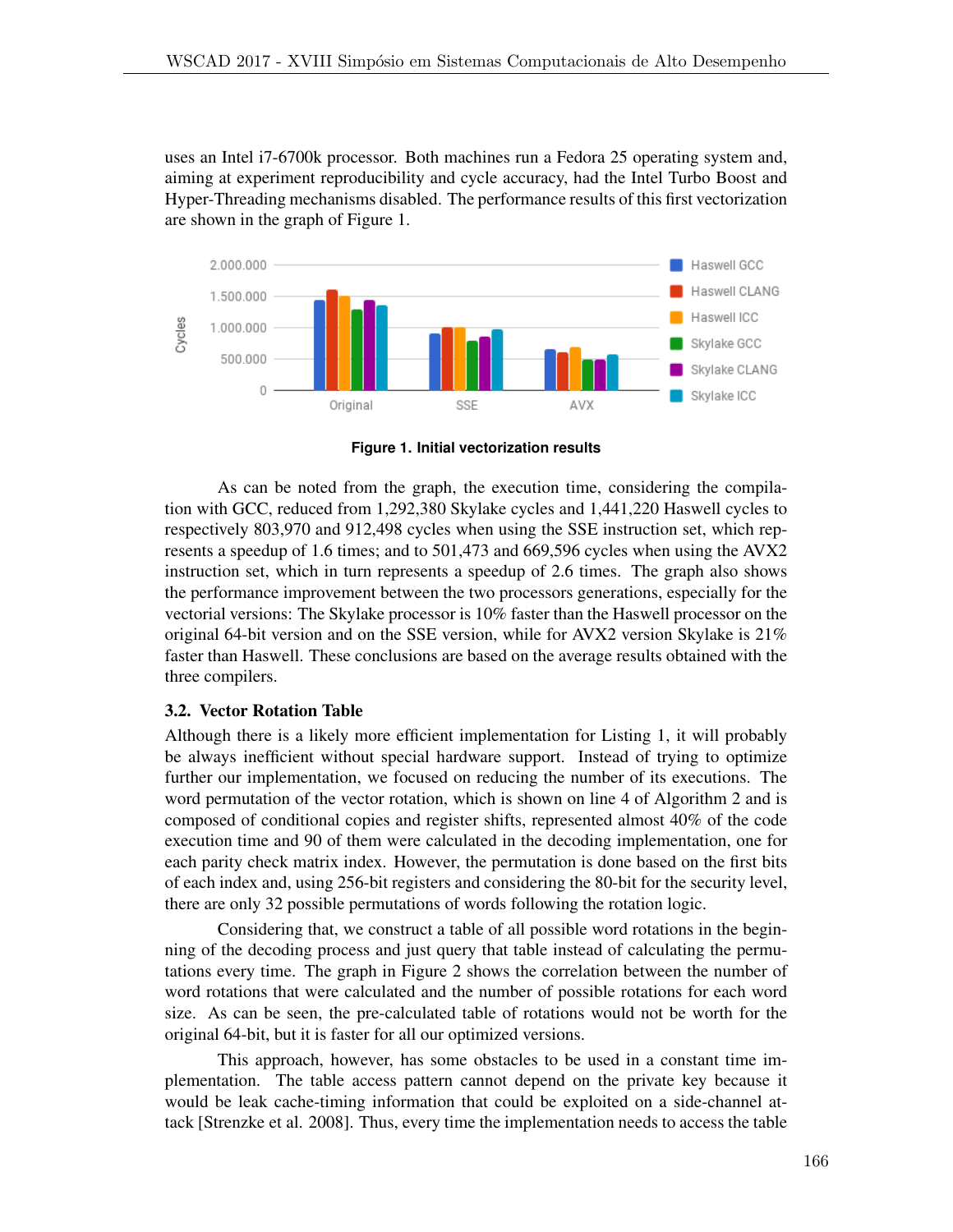

**Figure 2. Number of word rotations computed and possible for each implementation**

it must iterate over all the table elements conditionally copying each one of them. These extra memory accesses add a great performance penalty and the table of rotation alone became slower than the calculations even on 256-bit registers version.

Despite that, we were able to improve the rotation table by doing a trade-off between the calculation and the table access. Basically, we construct a table with just a small subset of the possible rotations. Then, when a rotation is needed, the implementation iterates over the table, picks the nearest rotation and calculates the pending rotation amount starting from the pre-calculated value. Since the rotation calculation is done based on each bit of the rotation amount, its performance is proportional to the logarithm of the maximum rotation amount. This way, we achieved a 1.19-factor speedup on the AVX version, when comparing to the basic vectorization time, using tables with 3 stored rotations. The number of Skylake cycles, when compiling with GCC, was further reduced from 501,473 cycles to 420,397 cycles and the overall speedup increase from 2.6 times to 3.1 times. The use of the rotation table also drastically reduced the number of iterations necessary to calculate the rotations. This reduction allowed a manual loop unrolling which leads to a 1.17-factor speedup over the best time, bringing the number of Skylake cycles when compiling with GCC down to 358,499 cycles.

All the presented optimization techniques were also applied to QcBits ref version, which uses only C code. Table 2 shows the results for all versions. The speedups relatively to the Original Version execution are shown in Figure 3.

| .              |              |              |           |            |                  |  |  |  |
|----------------|--------------|--------------|-----------|------------|------------------|--|--|--|
| Machine        | Version      |              | Original  | <b>SSE</b> | AVX <sub>2</sub> |  |  |  |
|                |              | GCC          | 1,292,380 | 574,136    | 358,499          |  |  |  |
|                | <b>CLMUL</b> | <b>CLANG</b> | 1,443,992 | 646,430    | 377,218          |  |  |  |
| Skylake        |              | <b>ICC</b>   | 1,368,697 | 878,976    | 449,620          |  |  |  |
|                | <b>REF</b>   | GCC          | 2,097,282 | 844,992    | 492.390          |  |  |  |
|                |              | <b>CLANG</b> | 2,236,178 | 944,803    | 470,578          |  |  |  |
|                |              | <b>ICC</b>   | 2,221,606 | 1,360,744  | 608,560          |  |  |  |
|                | <b>CLMUL</b> | GCC          | 1,441,220 | 788,436    | 529,956          |  |  |  |
|                |              | <b>CLANG</b> | 1,610,954 | 829,896    | 528,188          |  |  |  |
| <b>Haswell</b> |              | <b>ICC</b>   | 1,506,562 | 918,084    | 555,844          |  |  |  |
|                | <b>REF</b>   | GCC          | 2,216,498 | 1,132,052  | 679,122          |  |  |  |
|                |              | <b>CLANG</b> | 2,391,762 | 1,205,842  | 651,032          |  |  |  |
|                |              | <b>ICC</b>   | 2,337,726 | 1,306,476  | 716,208          |  |  |  |

**Table 2. Final optimization results (in cycles)**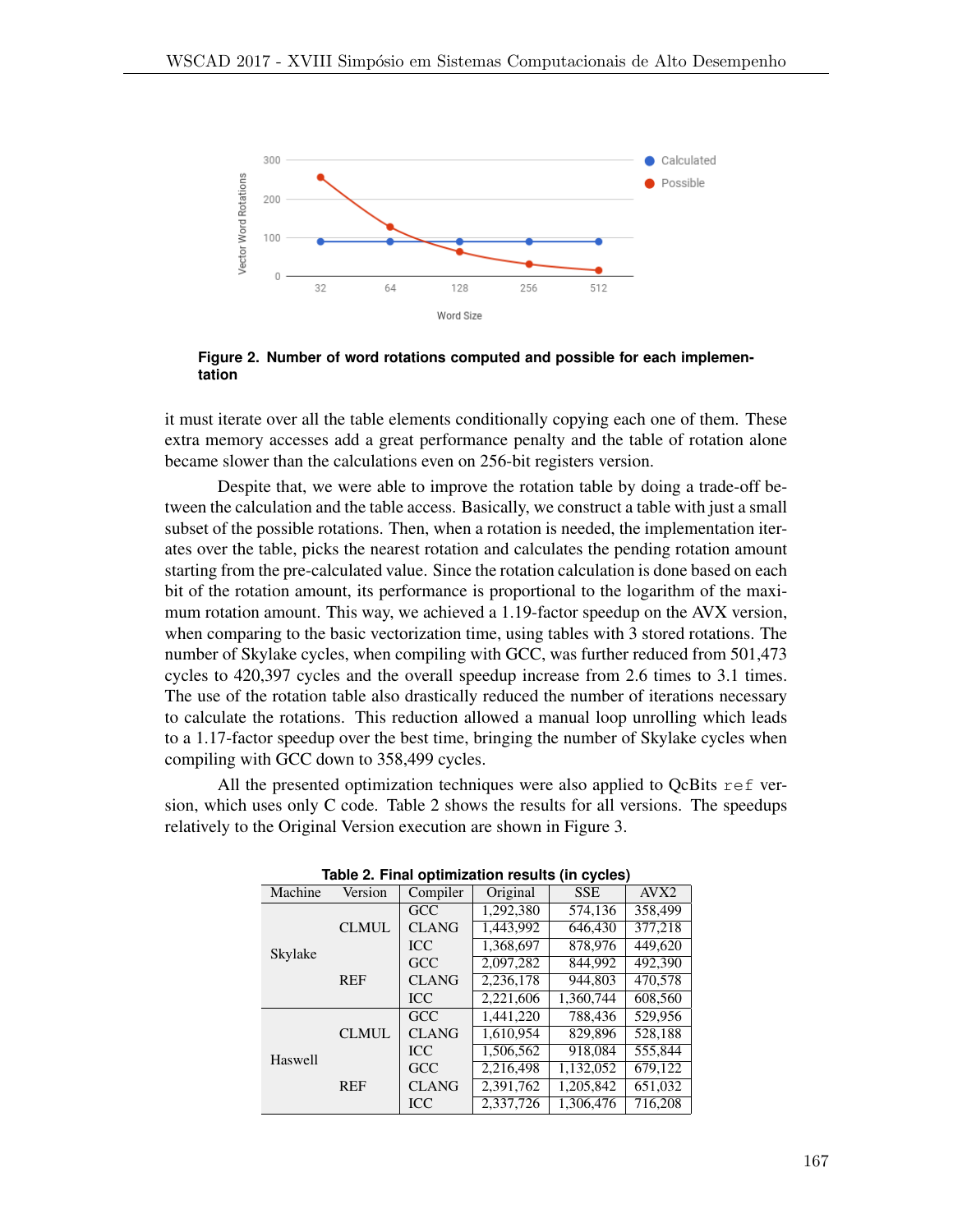

**Figure 3. Final speedups achieved with the optimization (relatively to the corresponding Original version execution)**

Analyzing the clmul version results in the graph, we can note that the results using SSE instructions overcome our initial expectation with a speedup of 2.25 times on Skylake with GCC. This was possible thanks to the rotation table use and the loop unrolling, previously explained. For the version vectorized with AVX2 instructions, however, the speedup is still below 4 times, being 3.6 times with GCC and 3.8 times with CLANG, both on Skylake. It happens mostly because of the absence of a 256-bit  $clmul$ instruction, which creates the need of the use of 128-bit register instructions in the syndrome calculation. This hurts the performance not only because of the use of small registers but also due to the transition between the instruction set extensions, which is known to be expensive [Lomont 2011].

The ref version uses the same constant-time rotation process showed in Algorithm 2 to calculate the matrix multiplications. The only modification in the algorithm is that the *BitSliceAdder* is replaced by a simple XOR. Once this method doesn't rely on clmul instruction, the ref version could be better optimized, achieving a speedup of 4.75 times with a time of 470,578 cycles on Skylake with CLANG.

### 3.3. Estimations for possible improvements

As explained in the beginning of this section, the two main hindrances for the vectorization were the absence of vector instructions for register shifts and conditional moves. This last procedure is currently done by the BLENDV instruction, which is much more powerful and, hence, expensive than we need for this purpose. Although Fog [Fog 2011] reports a throughput of 1 cycle for this instruction, it is difficult to implement the instruction usage in a sequential way to achieve this time.

In order to estimate the possible gains if these two instructions exist, we experimented with the clmul version to suppose their existence. The experiment was done by replacing the BLENDV instruction with two addition instructions and the vector shift algorithm by a simple 64-bit lanes shift. This version, of course, doesn't result in the correct output, but it serves as a fair estimation. Testing on Skylake and compiling with GCC, we execute this version in 255.274 cycles, which represents a 1.4 times speedup compared to our best correct version and a total speedup of 5.06 times over the clmul version.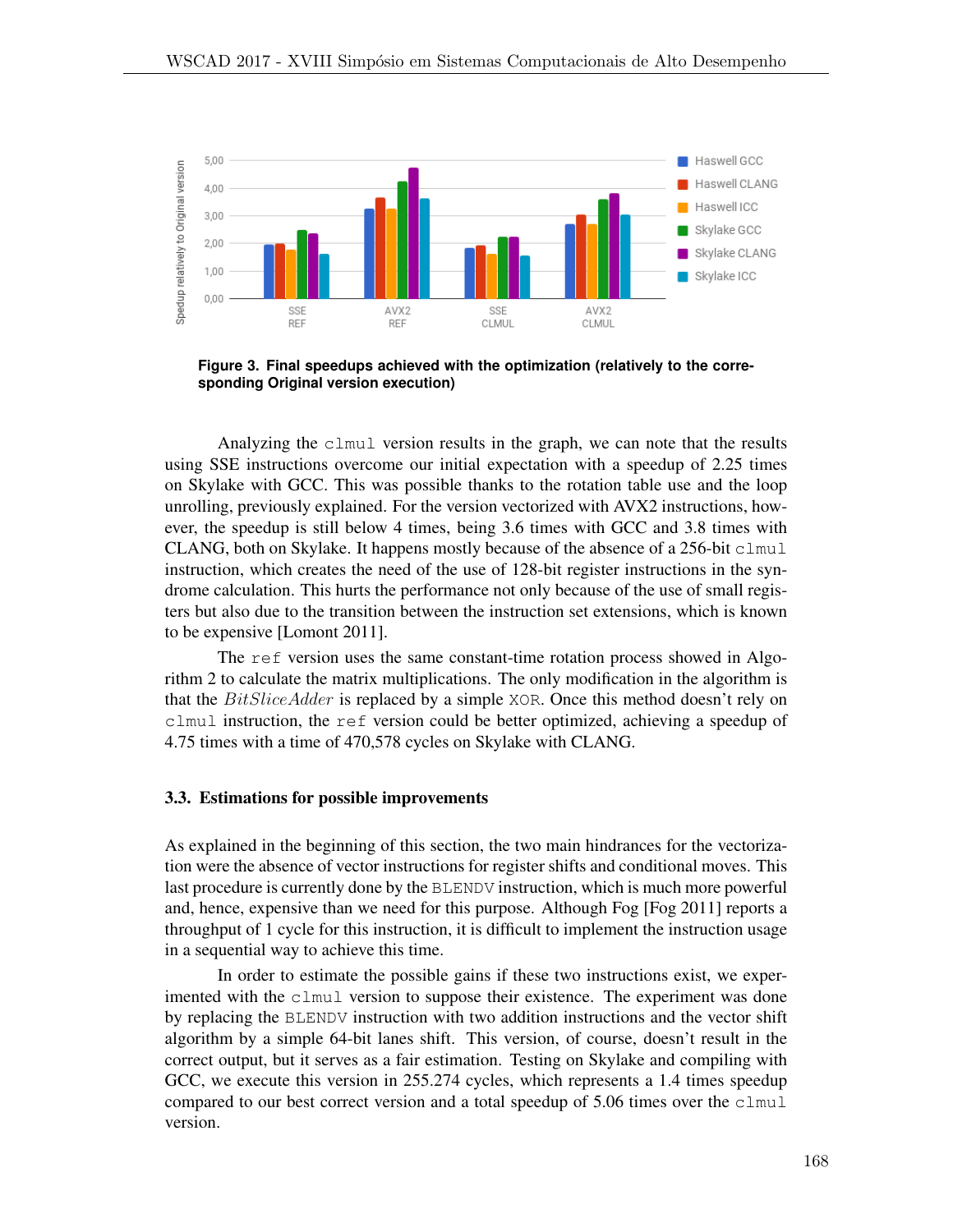## 4. Power side-channel vulnerability

A simplified snippet of the original implementation code used for the word rotation is shown on Listing 2. As previously discussed, the rotation amount depends directly on the secret key bits and, therefore, must be executed mitigating all side channel leakages. On line 1, a mask is constructed using the variable  $s \& \text{bit}$ , which represents a secret key bit: If the bit is one, then the mask will be all ones, otherwise, the mask will be all zeros. Following this, on line 4, the vector is copied shifted or not depending on this mask.

```
1 mask = 0 - sk bit;
2 us = 1 << i; // shift amount
3 for (j = 0; j < LEN; j^{++})
\begin{array}{cc} 4 & \text{W} & \text{j} & \text{k} \\ \end{array} = (x[ j + us ] & mask) ^ (x[ j ] & ~mask);
```
Listing 2: Vulnerable implementation of conditional copy for vector rotation

The problem lies on the fact that the power consumption of setting all bits in a register is perceptibly higher than keeping the register with all its bits zero. An attacker can exploit that fact and discover the secret key through a power measurement of the algorithm execution [Nascimento et al. 2016]. We are able to mitigate this vulnerability by using the instruction BLENDV, as shown in Listing 3. This vulnerability used to occur not only in the word rotation, but in all conditional copies implemented in the original version. We fix all of them in the same way and verified that this modification had very little impact on the overall performance (*<* 1%). The performance results presented in Section 3 already include this modification.

```
1 mask = mm_set1\_epi8(sk\_bit \ll 7);2 \text{us} = 1 \ll i; // shift amount
3 for (j = 0; j < LEN; j^{++})
W[j] = \text{mm\_blendv\_epi8(x[j], x[j + us], mask);
```
Listing 3: Secure implementation of conditional copy for vector rotation

## 5. Related Work

Most of the work related to the QcBits implementation is research on side-channel attacks. Rossi et al. [Rossi et al. 2017] presented a side-channel power-based attack against the syndrome calculation of QcBits. The attack exploited a power-leakage at the store of the rotated code-word (line 4 of Algorithm 2). They also provided a simple countermeasure in order to prevent the attack. We did not apply this countermeasure in this paper since the use of registers greater than 128 bits makes the attack complexity much higher than the target security level. Guo et al. [Guo et al. 2016] presented an attack exploiting a relation between the parity check matrix bits and the decoding failure rate of the algorithm. The attack was named Reaction Attack and is capable of recovering the private key of QcBits in minutes. No effective countermeasure was proposed for this attack yet. Considering implementation work, Hu and Cheung [Hu and Cheung 2017] presented a hardware implementation of QC-MDPC codes partially based on QcBits implementation. Using a Xilinx Virtex-6 FPGA, they achieved a 53% area-time product gain comparing to the previous designs for QC-MDPC codes.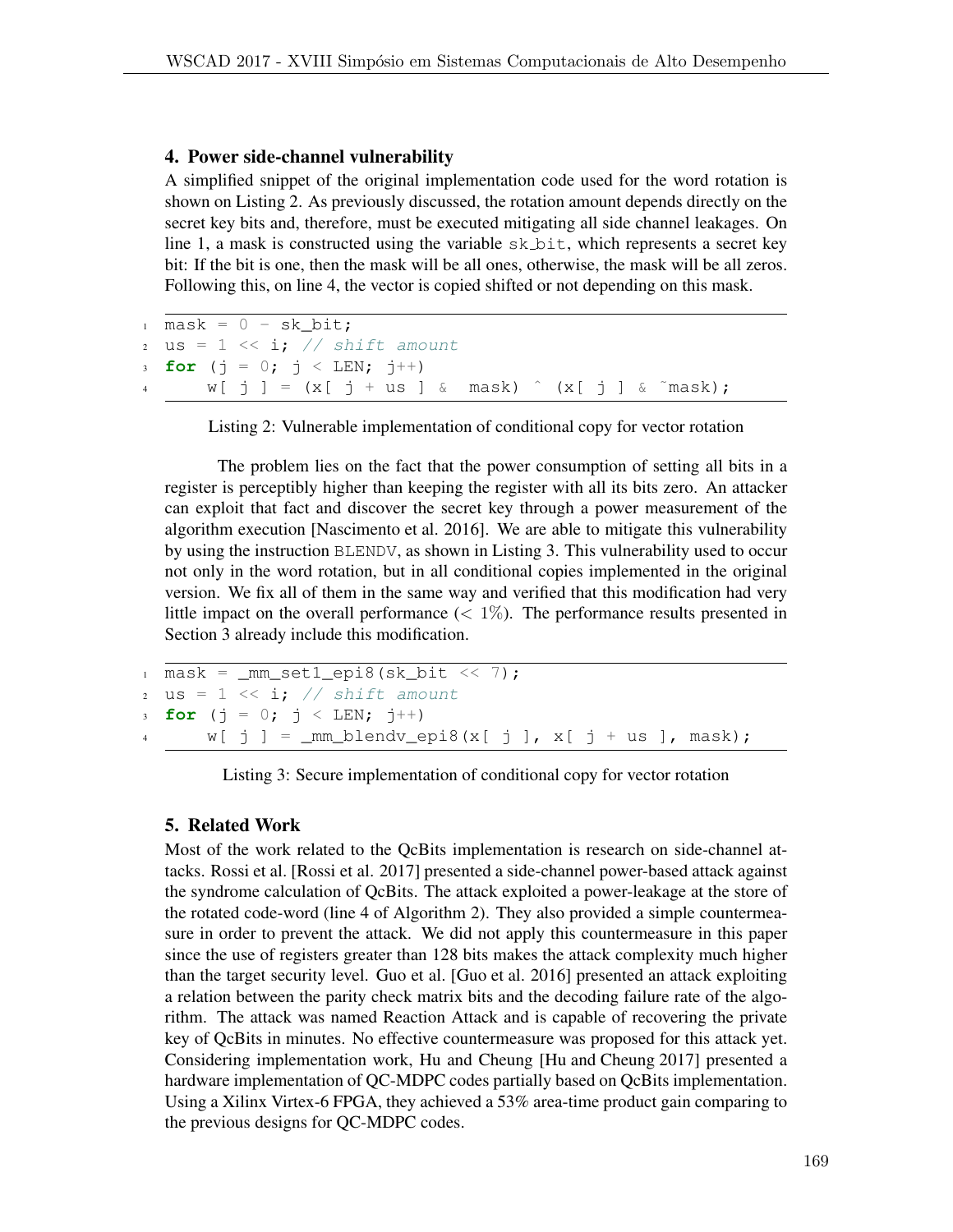To the best of our knowledge, our paper is the first to present a fully vectorized software optimization of QcBits. The use of vector instructions for cryptographic algorithm optimization, however, is quite common. Chang et al. [Chang et al. 2015] presented an optimized implementation of the RSA algorithm which achieved speedups of 4.3 to 5.9 times using the AVX-512 instruction set, and Hamburg [Hamburg 2012] presented an implementation of Elliptic-Curve Cryptography using SSE and AVX instructions. Considering the code-based cryptography field, specifically, there are also some optimization work using vector instructions. Maurich et al. [Maurich et al. 2015] presented an implementation of QC-MDPC codes using the SSE instruction set which was considered the speed record for these codes before the QcBits publication.

## 6. Conclusion

In this paper, we presented an optimized implementation of decoding process in QcBits. We vectorized the entire algorithm, inserted a table of pre-computed vector rotations and unrolled the rotation calculation loop for the versions  $r \in f$  and  $clmul$ . In the ref version, using the SSE and AVX2 instruction sets, we achieved a maximum speedup of 2.48 and 4.75 times, respectively, while in the clmul version we achieved a speedup of 2.23 and 3.6 times when using SSE and AVX2 instructions and compiling with GCC. We also implemented countermeasures for some known side channel vulnerabilities without any significant performance penalty.

Our results clearly demonstrate the algorithm's aptitude for vectorization. The ref version, which does not rely on the clmul instruction, presented higher gains than the register size increment, showing the great impact of the rotation pre-computation technique. The same occurred with clmul version vectorized with SSE instructions. The use of the table could also be much more efficiently implemented if the hardware provided constant-time memory accesses. Besides that, we also demonstrated that some hardware improvements, such as shifting and conditional move instructions for 128-bit and 256-bit registers, can be very useful for the algorithm performance, as shown by our 1.4-factor speedup estimation considering these instructions. A 256-bit version of the clmul instruction would also provide significant performance gains.

Considering the current post-quantum cryptography scenario, the code-based cryptography field is just beginning its rise and, considering the latest performance improvements, it is shaping up as one of the most promising candidates for that end. As future work, we intend to implement an AVX-512 version of the decoding process and to optimize the key-pair generation and the encryption process of QcBits. Also, some countermeasure must be developed to mitigate the Reaction Attack.

### Acknowledgements

The authors would like to thank Intel Labs and the São Paulo Research Foundation (FAPESP) for supporting this research under grant 14/50704-7.

### References

- Bernstein, D. J., Lange, T., and Peters, C. (2008). Attacking and defending the mceliece cryptosystem. Cryptology ePrint Archive, Report 2008/318. http://eprint. iacr.org/2008/318.
- Chang, C., Yao, S., and Yu, D. (2015). Vectorized big integer operations for cryptosystems on the intel mic architecture. In *High Performance Computing (HiPC), 2015 IEEE 22nd International Conference on*, pages 194–203. IEEE.